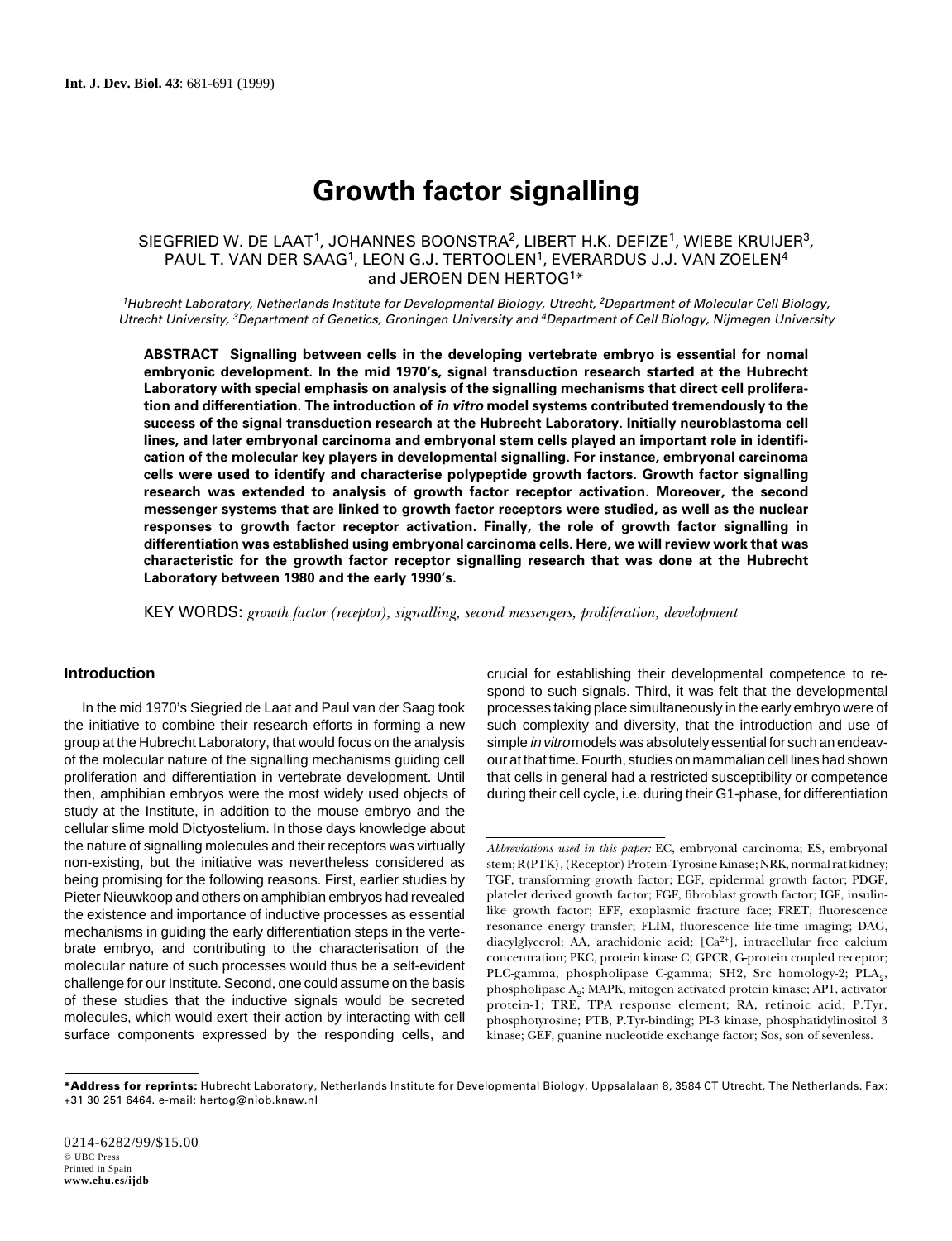inducing signals. Studying cell cycle related modifications of plasma membrane properties could thus provide clues to understanding the nature of the susceptibility controlling mechanisms. Taken together, these considerations led to the far reaching, and at that time rather controversial, decision to introduce mammalian cell lines as in vitro model systems for studying the developmental decision processes in molecular detail by this newly established research group.

Initially, this group focussed on the regulation of growth and differentiation of neuroblastoma and other cell lines, that can be considered as relevant models for neural crest cell differentiation (for a review, see: de Laat and Van der Saag, 1982). With the rapidly expanding knowledge of growth factors and their receptors in the early 1980's, the notion that these constituted ideal candidates as molecular key players in developmental signalling quided much of the further research in this area at the Hubrecht Laboratory. In addition, the availability of murine embryonal carcinoma (EC) cell lines, and subsequently embryonal stem (ES) cell lines as models for studying early differentiation processes in the mammalian embryo had probably an even more important impact on the research programmes of this group and of new groups sprouting from within the Hubrecht Laboratory and elsewhere in the Netherlands in the years to come.

It is beyond the scope of this issue to review all the work carried out at the Hubrecht Laboratory in this field over that many years. For that reason we restrict ourselves here to an overview of some of the signal transduction work characteristic for the period 1980 to the early 1990's, starting with the identification of growth factor activities in various cell lines, and followed by the analysis of the signal transduction mechanisms utilised by Receptor Protein-Tyrosine Kinases (RPTKs), in particular the Epidermal Growth Factor Receptor.

#### **Transforming growth factors**

In the late seventies it became clear from the work of De Larco and Todaro that tumour cells were able to secrete growth factors to which they themselves responded in an autocrine manner (De Larco and Todaro, 1978). This revolutionary concept has played a crucial role in our understanding of proliferation processes during embryonic development and tumour growth ever since. Based on studies using virally-transformed murine fibroblasts it was initially believed that these growth factors were encoded by the viral genome, resulting in their first name: "sarcoma growth factor". When it became clear that non-virally transformed cells also produced such factors, and it turned out that these factors were able to induce a transformed phenotype in normal rat kidney (NRK) fibroblasts, they were renamed transforming growth factors (TGFs). TGFs appeared to compete with epidermal growth factor (EGF) for receptor binding, but unlike TGF, EGF was unable to induce a transformed phenotype in NRK cells, suggesting that tumourderived growth factors had properties that were different from "normal" growth factors. Later studies by Sporn and coworkers indicated that the TGF preparations that were used consisted of a mixture of two growth factors, the EGF-related factor TGF-alpha and a new growth factor, TGF-beta (Anzano et al., 1982). In this way the prototype for the large TGF-beta superfamily was discovered, which turned out to play a vital role in the control of growth, differentiation and embryogenesis.

## **Cellular responses to transforming growth factors**

In a combined study by van Zoelen and Todaro, it was demonstrated that mouse Neuro-2A cells were also able to secrete a transforming growth factor for NRK cells, but in this case no EGFR competing activity appeared to be present (Van Zoelen et al., 1984). Later studies in collaboration with Heldin indicated that besides TGF-beta, these Neuro-2A cells secreted the AA-isoform of platelet-derived growth factor (PDGF). This prompted us to investigate in detail which combinations of growth factors were required to induce loss of density-dependent growth inhibition and anchorage-independent growth of NRK cells, two aspects of phenotypic transformation of these cells. We and others demonstrated that NRK cells had only very low levels of EGFRs, and that the number of EGFRs decreased with increasing cell density. As a result, above a certain critical cell density, EGF was unable to generate sufficient intracellular signals to induce cell proliferation and consequently cells became quiescent even though EGF was present. These cells could be restimulated to proliferate by addition of factors such as TGF-beta, which by itself was not mitogenic for these cells, but enhanced the number of EGFRs, making these cells responsive again to growth stimulation by EGF. Alternatively, other growth factors, such as PDGF, induced proliferation of NRK cells above the critical cell density by activation of signals parallel to those induced by EGF (Van Zoelen, 1991).

#### **Analysis of growth factor expression**

As part of the studies to identify growth factor activity secreted by tumour cells, various bio-assays were set up, including assays for detection of EGF, TGF-beta, PDGF, FGF (fibroblast growth factor) and IGF (insulin-like growth factor) activity (Van Zoelen,



**Fig. 1. Elution profile of polypeptide growth factor activity secreted by P19 mouse embryonal carcinoma cells.** Fractions were assayed for PDGF-like (A; dashed), EGF-like (A; solid), TGF-beta-like (B; dashed), and IGF-like (B; solid) activities. Arrows in the upper part of panel A reflect the elution position of proteins used for column calibration.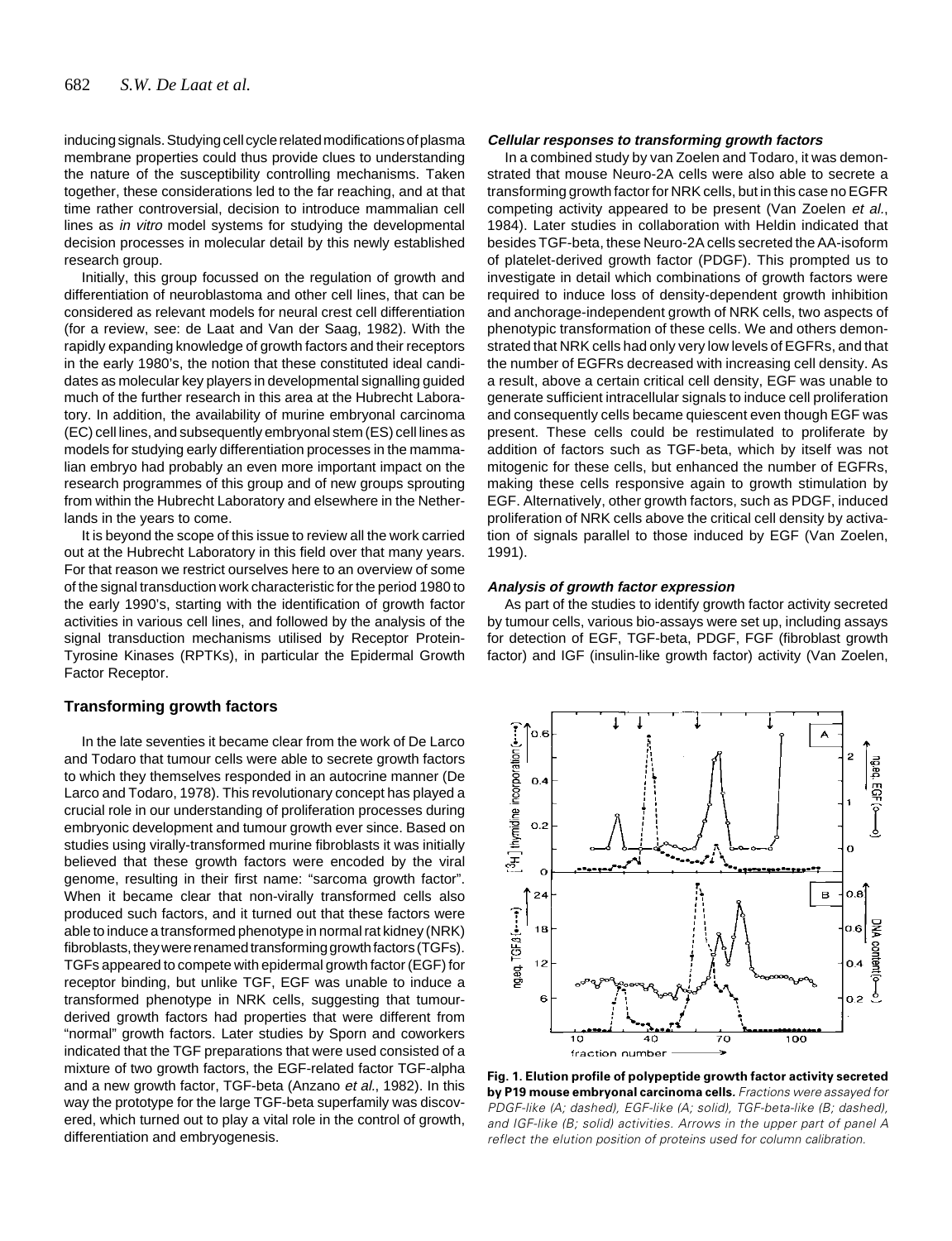1990). These assays were subsequently used to identify growth factor activities secreted by murine EC cells in culture. Serum-free media conditioned by these cells were lyophilised, extracted with acetic acid and run on a BioGel P-100 column for size separation. As shown by the elution pattern in Figure 1, P19EC cells secreted EGF, TGF-beta, PDGF and IGF-like activities (Van Zoelen et al., 1989). PC13EC cells secreted the same growth factor activities as P19 EC cells as well as a heparinbinding growth factor with FGF-like activity. Techniques for analysing growth factor expression have been strongly improved over the last ten years. For instance, the current PCR and *in situ* hybridisation technologies



**Fig. 2. Rapid EGF-induced receptor clustering.** Human A431 cells were immunogold labelled, using anti-EGFR MAb 2E9, and freeze-fractured. Representative electron micrographs of the exoplasmic fracture face of control **(A)**, and EGF-treated, 5 min **(B)** cells are depicted. Bar, 200 nm, and the arrows indicate the direction of shadowing.

make it now possible to study expression of growth factors and their receptors directly in embryos. However, bioassays for growth factor activity are still widely used, because these bioassays are very sensitive, and thus enable detection of very low concentrations of growth factor activity. Moreover, these bioassays are generally sensitive to multiple factors within specific growth factor families, and can therefore be used as a first screen to identify the presence of a member of a specific growth factor family.

#### **Epidermal growth factor receptor activation**

EGF is structurally and functionally related to TGF-alpha and was first described by Cohen (1962) as a constituent of extracts of submaxillary glands. It was given its name because, when injected into newborn mice, it induced precocious eye-lid opening and incisor eruption, due to growth stimulation of epidermal cells and enhancement of keratinisation. In the seventies, a specific receptor for EGF was identified biochemically (Das et al., 1977) and in 1984 the human EGFR was cloned and the complete primary sequence was deduced (Downward et al., 1984), making the EGFR one of the first receptor molecules for which this was achieved. The receptor turned out to consist of one polypeptide chain of 1186 amino acids which crosses the plasma membrane once. It is heavily glycosylated in the extracellular domain, and contains an intrinsic proteintyrosine kinase (PTK) activity in its intracellular domain which becomes strongly activated upon EGF binding, resulting a.o. in receptor autophosphorylation on tyrosine residues.

#### **Epidermal growth factor binding to its receptor**

Binding studies indicated that the EGFR, like many other growth factor receptors, existed in two affinity classes on the surface of the cell (Shoyab et al., 1979). The high affinity class, occupying about 5-10% of the total population, bound EGF with a  $K_d$  of about 10<sup>-10</sup> M, while the  $K_d$  for the low affinity class was about 10<sup>-9</sup> M. Transfection of full length EGFR cDNA into EGFR free cells resulted in the expression of both affinity classes, showing that the affinity differences must have been caused by posttranslational modifications of the EGFR (Downward et al., 1984). It was unclear whether these modifications were induced by binding of EGF or whether they pre-existed in the unbound state.

During the eighties many research efforts were aimed at elucidation of the molecular mechanism by which binding of EGF to the extracellular domain of the receptor resulted in activation of the intracellular PTK domain, and what the significance of the two affinity classes and their relative contribution to transduction of the signal was. An important tool in those studies were monoclonal antibodies generated against the receptor. Schreiber et al. (1983) were the first to describe such antibodies, and three anti-EGFR monoclonal antibodies were generated at the Hubrecht Laboratory (reviewed by Defize et al., 1987). One of the Hubrecht Laboratory antibodies, 2E9, had the interesting property of competing with EGF for binding to low affinity receptors, but not high affinity receptors, showing that the two affinity states existed even before EGF binding. Using 2E9, we showed that activation of the high affinity subclass of receptors alone was sufficient to evoke not only full receptor activation as measured by autophosphorylation on tyrosine residues, but also the cascade of subsequent intracellular events, finally culminating in cell proliferation (Defize et al., 1989). These results were corroborated by Bellot et al. (1990), using monoclonal antibody 108 which specifically competes with EGFbinding to high affinity sites. Interestingly, we also found that the high affinity subclass was present entirely in the Triton X-100 insoluble fraction of cells which was functionally defined as the cytoskeleton, suggesting that receptor-cytoskeleton interactions were important in receptor signalling and binding characteristics (Wiegant et al., 1986). Nevertheless, part of the low affinity subclass was shown to be present in this fraction too, indicating that the receptor-cytoskeleton interaction was not sufficient to generate high affinity binding (Van Bergen en Henegouwen et al., 1989). Indeed, as was shown recently, ablation of an actin binding domain in the receptor did not lead to the disappearance of high affinity sites (van der Heyden et al., 1997). At present, the mechanisms involved in determining ligand affinity of the EGFR are still unclear, although recently it was shown that expression of a mutant form of Dynamin, a molecule involved in directing the EGFR to coated pits, led to the disappearance of high affinity sites, as well as to a strong reduction in ligand-induced autophosphorylation on tyrosine residues (Ringerike et al., 1998). No direct binding of dynamin to the receptor was detected, suggesting that dynamin sequesters another protein involved in modulating the receptors affinity.

#### **Epidermal growth factor receptor activation**

With respect to receptor activation, two opposing models existed for a while: the intra-molecular and the inter-molecular model. In the latter model, as was strongly advocated mainly by Schlessinger (1988, 1990), the activation occurred via EGF-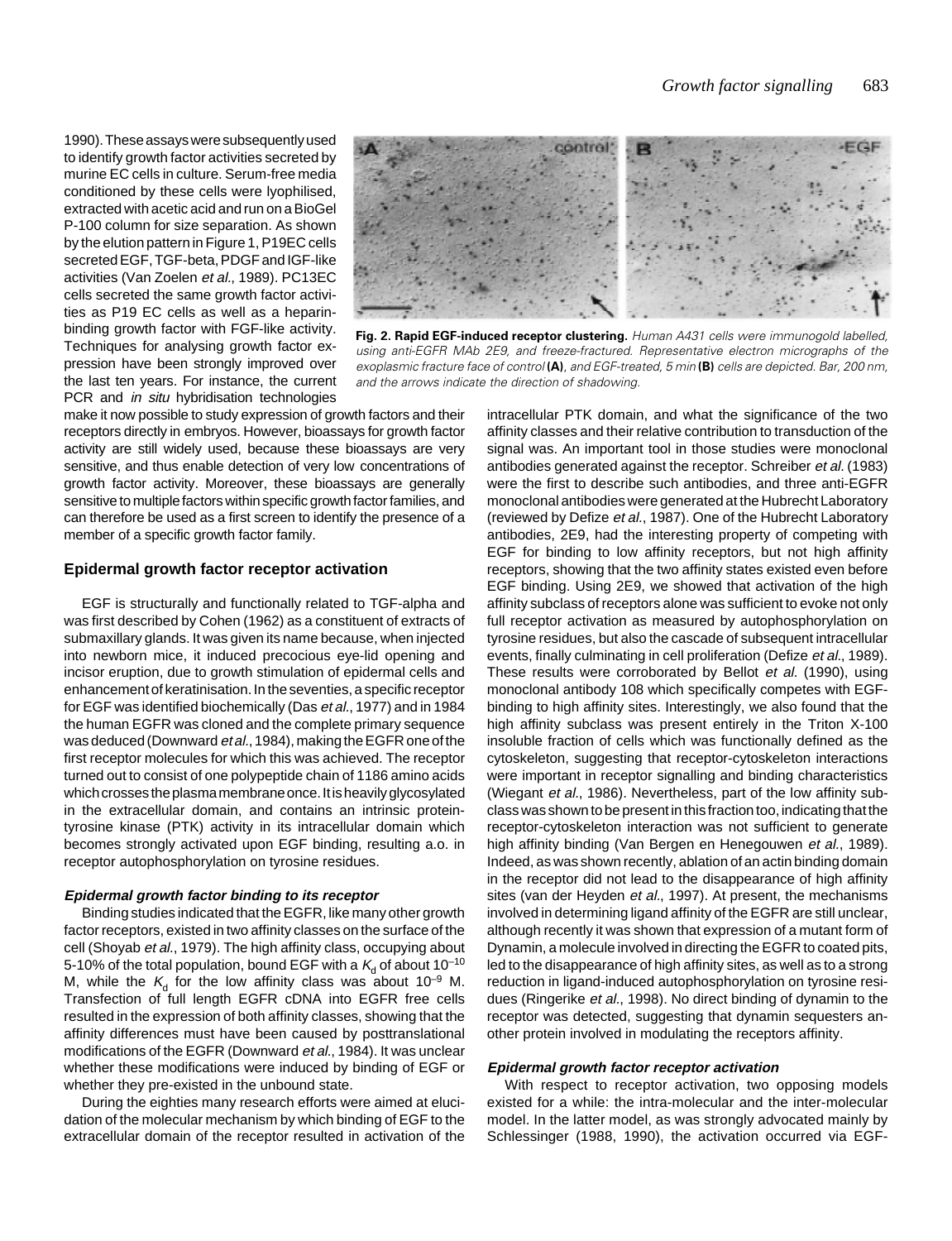induced receptor dimerisation and thus required at least two receptor molecules. According to the intra-molecular activation model, EGF binding activated the receptor kinase by a conformational change that originated at the external domain and was transmitted to the cytoplasmic domain via the transmembrane stretch within a single receptor molecule (Bertics and Gill, 1985; Gill et al., 1987). In support of this latter model, Weber et al. (1984) observed a linear relationship between EGFR concentration and autophosphorylation. Additional evidence was obtained by Koland and Cerione (1988), who demonstrated EGF-induced kinase activity in sucrose gradient fractions containing EGFR monomers only. Since this last publication, no additional results supporting the intramolecular model have been reported.

In the intermolecular activation model, dimerisation, brought about by EGF binding, is sufficient for receptor activation. This model had its roots in the observation of EGF-induced microclustering by immunofluorescence studies (Haigler et al., 1978; Schreiber et al., 1983). Also other evidence indicated that the lateral distribution of the EGFR played an important role in RPTK activation. For example, crosslinking of the EGFRs by antibodies or lectins stimulated receptor autophosphorylation, while immobilisation of the EGFRs on solid matrices prevented activation of receptor kinase activity (Yarden and Schlessinger, 1987a,b). Thus, in this model the activation was not determined by the nature of the ligand *per se*, and the transmembrane domain of the receptor played only a passive role. This model was supported by the observations that neither extension nor shortening of the transmembrane domain by 3 amino acids, nor substitution of hydrophobic amino acids by charged ones resulted in loss of EGF-induced kinase activation (Kashles et al., 1988). Using chemical crosslinkers it was shown that EGF-binding indeed rapidly led to an



**Fig. 3. EGFR activation in intact cells.** EGF binding to monomeric high affinity (H) EGFR **(A)** may facilitate (hetero) dimerisation of high and low affinity (L) EGFR**(B)**, which may be potentiated by a conformational change (indicated in the extracellular domain). Dimerisation brings the cytoplasmic protein-tyrosine kinase domains (Ki, inactive; Ka, active) in close proximity of each other, leading to phosphorylation (P) in trans **(C)**. Bivalent antibodies somehow cannot induce dimerisation in intact cells. Following treatment of these cells with a mild detergent, anti-EGFR antibodies do induce activation of the EGFR **(D)**, thereby bolstering the hypothesis that dimerisation induces activation of the EGFR.

increased formation of receptor dimers (Fanger et al., 1986). Furthermore, Yarden and Schlessinger (1987a) demonstrated a parabolic relationship between EGFR concentration and autophosphorylation. To account for EGF-induced dimerisation, these authors subsequently presented a model in which the high affinity sites were present as preformed dimers. EGF would thus preferably bind to dimers, shifting the equilibrium from inactive receptor monomers to active receptor dimers (Yarden and Schlessinger, 1987b).

# **Epidermal growth factor receptor oligomerisation**

A number of electron microscopical methods were developed by many different groups, including ourselves in collaboration with the electron microscopy department of the University of Utrecht. For instance, immunogold labelling techniques were developed, allowing quantitative analysis of the lateral distribution of cell surface located proteins on an ultrastructural level (Pinto da Silva and Kan, 1984; Boonstra et al., 1985). The most simple method for routine use appeared to be the label fracture method developed by Pinto da Silva and Kan (1984). According to this method, cells were immunogold labelled, frozen and subjected to freeze fracture. In contrast to classical freeze fracture, following replication of the fracture faces, the replicas were washed using distilled water without removing the biological material. The gold particles remained attached to the replica and allowed observation of the surface label in projection with the exoplasmic fracture face (EFF) of the plasma membrane in one coincident image, thus permitting analysis of the lateral distribution of the gold particles. Using this method we labelled the EGFRs with the anti-EGFR antibody 2E9 and 10 nm gold particles. We demonstrated that the 2E9 monoclonal antibody bound to the EGFR in a 1:1 ratio (Defize et al., 1989). In the absence of EGF, EGFRs located on the surface of A431 cells were clustered, as deduced from Poisson variance analysis ( $p < 0.001$ ). Following treatment of the cells with EGF at 37°C a rapid increase in EGFR clustering was observed, reaching a maximum within 10 min (Fig. 2). Maximal clustering was maintained for 1 h, after which the lateral distribution of receptors returned to the control situation within another hour (van Belzen et al., 1988).

#### **EGFR activation by dimerisation**

The approach, described above, using electron microscopy to investigate the molecular mechanism of RPTK activation was rather unique, since most efforts were aiming at a biochemical approach. For example, in this period it was demonstrated that addition of EGF to purified EGFR preparations as well as to intact cells led to rapid dimer formation (Yarden and Schlessinger, 1987a; Cochet et al., 1988). Others reported that EGFR dimers isolated from purified receptor preparations by sucrose gradient centrifugation displayed a fourfold higher autophosphorylation activity than monomers, while EGF addition shifted the monomerdimer equilibrium to the dimeric form (Boni-Schetzler and Pilch, 1987). A very important finding strongly supporting the intermolecular activation model was the demonstration that EGFR autophosphorylation was actually mediated by cross-phosphorylation of one receptor molecule by another (Honegger et al., 1987).

Using 125I-EGF we demonstrated that EGF caused an increase in EGFR dimerisation in intact cells after cross-linking, using the bivalent cross-linking reagent disuccinimidyl suberate. Using 2E9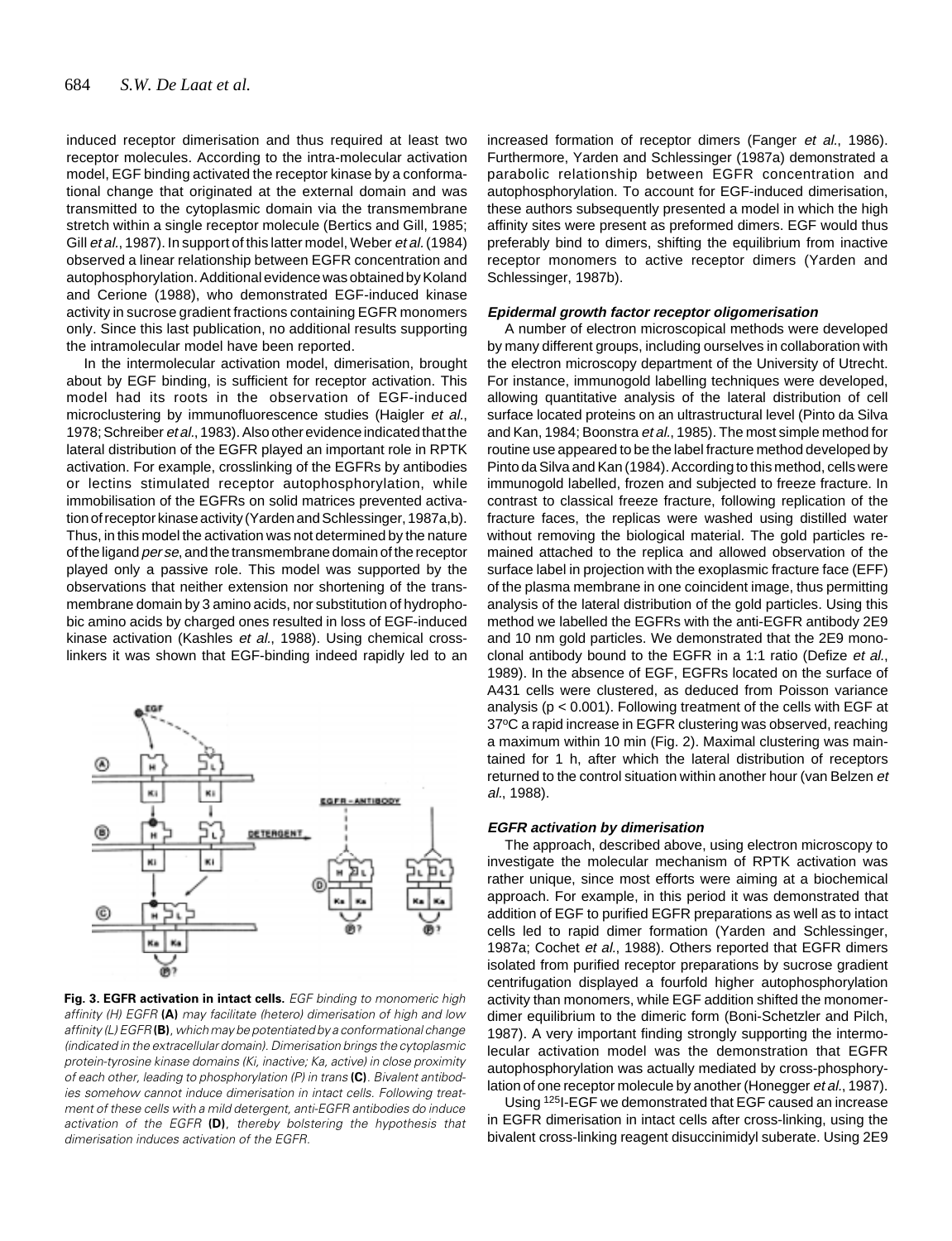as a discriminating antibody between the high and low affinity class receptors we further demonstrated that the high affinity receptors consisted of both monomers and dimers. Therefore, these findings contradicted the high affinity  $=$  dimer model.

Another important prediction of the active dimer hypothesis was that the activation of the EGFR should not be strictly confined to the natural ligand. In essence, all ligands that were able to dimerise the receptor should in principle also have been able to activate the RPTK. In this respect it was of interest that bivalent antibodies were able to induce EGFR autophosphorylation and PTK activation in in vitro phosphorylation assays (Gill et al., 1984; Defize et al., 1986; Yarden and Schlessinger, 1987a). However, despite their bivalent nature, antibodies were not able to activate the EGFR PTK in intact cells (Gill et al., 1984;

Defize et al., 1989). Therefore, we studied this phenomenon in more detail. Using antibodies directed against the external or internal domain of the EGFR, we were able to activate the EGFR PTK both in membrane preparations a well as in intact cells. However, this activation was only observed if the membranes or cells were treated with a mild detergent (Fig. 3) (Defize, 1988; Spaargaren et al., 1990). In agreement with the active dimer model, the activation of the RPTK was observed irrespective of the recognition site of the antibody (Spaargaren et al., 1990). Subsequently, we demonstrated –using similar protocols– that the activation of the receptor kinase by antibodies was accompanied by receptor dimerisation as well, again depending on the presence of detergent (Spaargaren et al., 1991). If the antibody bivalency was changed to monovalency by the preparation of Fab fragments, no activation and no dimerisation was observed. Subsequent addition of a bivalent secondary antibody restored both the activation and the dimerisation (Fig. 3) (Defize, 1988; Spaargaren et al., 1991). Interestingly, partial inhibition of the PTK activity by tyrphostin inhibited autophosphorylation, but not dimerisation of the EGFR. Taken together, these data indicated that EGFR dimerisation was essential for kinase activation, but not vice versa.

Currently, the exact mechanism of receptor activation is still unclear, as is the exact role of the high and low affinity receptor populations. One of the latest findings, supporting the intermolecular activation model was obtained through the use of the recently developed fluorescence resonance energy transfer (FRET) and fluorescence lifetime imaging microscopy (FLIM) techniques. Using FRET, interactions between individual fluorescently labelled molecules can be monitored with high precision and sensitivity, while using FLIM, the behaviour of one single labelled receptor molecule can be followed. Based on FRET and FLIM experiments, Jovin and co-workers hypothesized that binding of EGF caused a rotational change in two closely apposed receptors (preformed dimers), such that the intracellular kinase domains now interacted and cross-phosphorylated each other (Gadella and Jovin, 1995). Development and optimisation of such techniques will in the near future undoubtedly yield additional clues about the activation mechanism of the EGFR.



Fig. 4. Model for EGFR activation-induced elevation of the intracellular free Ca<sup>2+</sup>-concentra**tion ([Ca<sup>2+</sup>]<sub>i</sub>).** EGFR activation induces a small Ca<sup>2+</sup> influx, which initiates an autocatalytic process by activation of a K+-channel. Activation of this K+-channel -in turn- leads to hyperpolarisation of the membrane potential, which is a trigger for hyperpolarisation-dependent  $Ca^{2+}$ -channel activation. Protein Kinase C (PKC) mediated inhibition of the K<sup>+</sup>-channel leads to attenuation of the EGFinduced rise in [Ca<sup>2+</sup>]<sub>i</sub>.

## **Epidermal growth factor receptor activation: the second messengers**

The binding of polypeptide growth factors to their receptors initiates a variety of rapid intracellular changes. As described above, one of the first steps of signal transduction following binding of a polypeptide growth factor to its receptor is tyrosine specific phosphorylation of the receptor itself, shown for the first time by Ushiro and Cohen (1980). Subsequently, activated growth factor receptor PTKs induce the production of a whole cascade of second messenger products, including intracellular free Ca<sup>2+</sup>, inositol phosphates, diacylglycerol (DAG) and arachidonic acid (AA). In fact, PTK activity of growth factor receptors is essential for signalling, since ligand binding to kinase inactive EGFR with a point mutation in the ATP binding site does not lead to an increase in intracellular free  $Ca^{2+}$  and pH, nor to production of inositol phosphates (Moolenaar et al., 1988).

#### **Calcium and inositol phosphates**

At the end of the seventies, two different groups discovered that growth factors induced rapid alterations in calcium concentration upon growth factor stimulation, using <sup>45</sup>Ca<sup>2+</sup> (Tupper, 1978; Sawyer and Cohen, 1981). Using fluorescent intracellular calcium indicators, Quin-2 and - more recently - Indo-1 and fura-2, we started at the Hubrecht Laboratory to study calcium homeostasis in cells directly. In 1984 we found that several polypeptide growth factors, including EGF and platelet derived growth factor (PDGF), rapidly induced changes in intracellular free Ca<sup>2+</sup> concentration ([Ca<sup>2+</sup>]<sub>i</sub>) (Moolenaar *et al.*, 1984). This was the beginning of a series of publications in which the kinetics of changes in [Ca $^{2+}$ ]<sub>i</sub> and the underlying mechanism were reported in increasing detail. We found that a large component of the EGFR-mediated rise in [Ca $^{2+}{\rm J}_{\!i}$ was due to influx from the extracellular medium. Moreover, we showed a direct involvement of protein kinase C (PKC) in the regulation of [Ca $^{2+}$ ]<sub>i</sub>, in that brief activation of PKC with the phorbol ester TPA fully inhibited the EGF-induced Ca<sup>2+</sup>-influx (Moolenaar et al., 1986). A drawback from the early studies was the use of the calcium indicator Quin-2, which had high calcium buffering capac-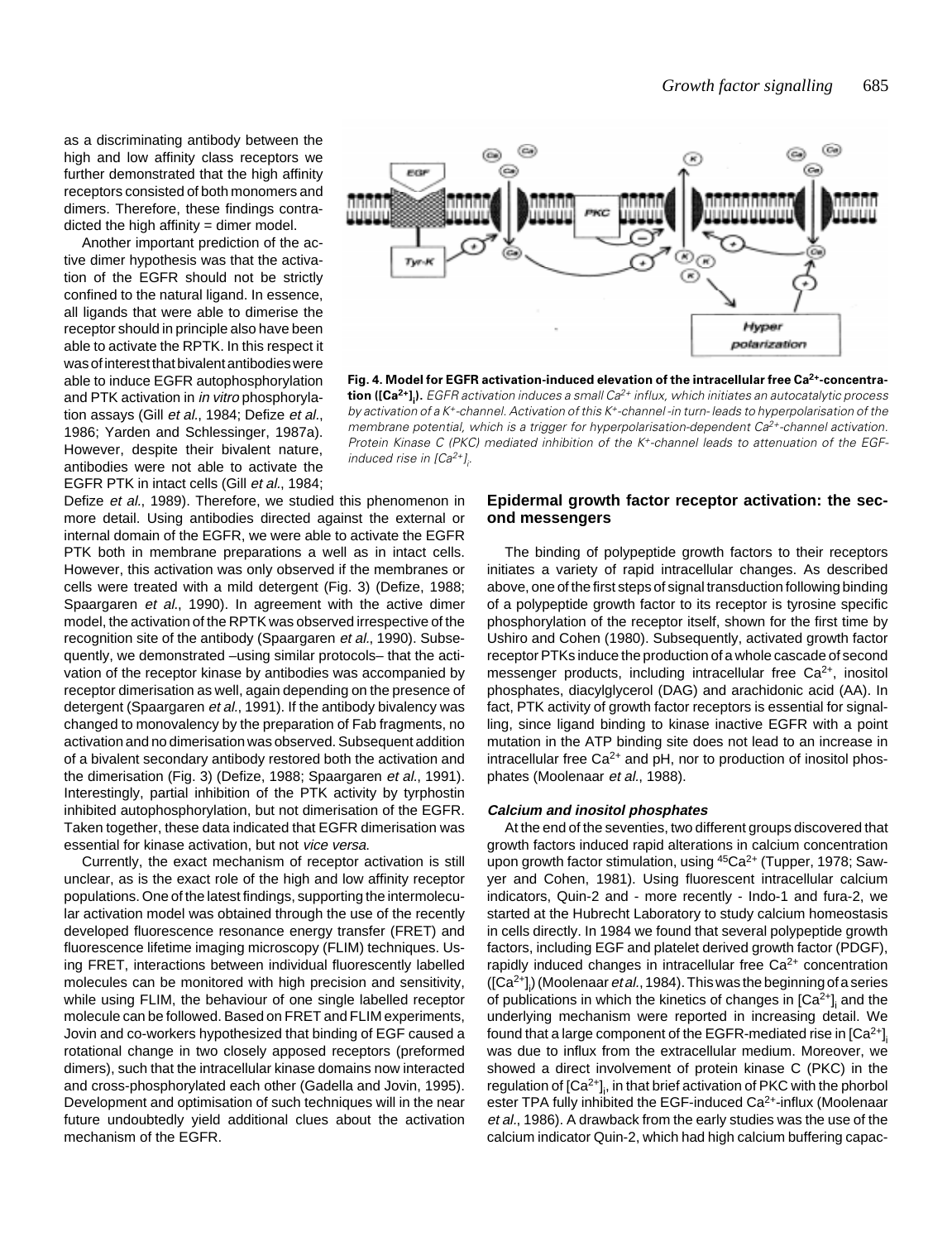

**Fig. 5. The RPTK-Ras-MAPK signalling pathway.** Red arrows indicate direct protein-protein interactions, green arrows enzyme substrate interactions. See text for details.

ity, thereby masking subtle differences in amplitude and time. The successors of Quin-2, Indo-1 and fura-2, allowed a more detailed view of calcium homeostasis, revealing receptor mediated calcium influx, as well as release of calcium from intracellular stores.

Another important class of second messengers that was affected by EGFR activation is the class of inositol phosphates. In fact, [Ca $^{2+}$ ] $_{\rm i}$  and inositol phosphates were connected, in that inositol phosphates triggered the release of calcium from intracellular stores (Berridge and Irvine, 1989). In 1986 we started at the Hubrecht laboratory with radioactive inositol phosphate measurements by liquid chromatography (HPLC), which allowed separation and quantification of the individual inositol phosphate products and a direct comparison between inositol phosphate production and accompanying changes in [Ca<sup>2+</sup>]<sub>i</sub>. Inositol phosphate production and calcium metabolism following treatment with EGF and bradykinin were compared to study differences in signalling by the EGFR, a RPTK, and a G-protein coupled receptor (GPCR), the bradykinin receptor. We found that both receptor classes elicited inositol phosphate production. EGF, however, showed a slow but persistent release of inositol phosphate formation during a period of 30 min, with only a minor rapid, transient increase in inositol

1,4,5-triphosphate. Bradykinin evoked an immediate and transient production of inositol 1,4,5-triphosphate, exactly matching the short and massive rise in [Ca<sup>2+</sup>]<sub>i</sub>, which was characteristic for Gprotein coupled receptors, and which was entirely due to release of calcium from intracellular stores (Tilly et al., 1988). Our observations fitted in with, and contributed to rapidly emerging knowledge of RPTK signalling at the cell membrane.

As it turned out, EGF-induced inositol phosphate production was mediated directly by Phospholipase C-gamma (PLC-gamma). PLC-gamma is a direct target of activated RPTKs, in that PLCgamma bound to activated, autophosphorylated RPTKs via its Src Homology 2 (SH2) domain and P.Tyr in autophosphorylated RPTKs. PLC-gamma was then activated by RPTK-mediated tyrosine phosphorylation, leading to the formation of inositol 1,4,5-triphosphate. In addition, activation of PLC-gamma induced production of the second messenger, DAG, a potent activator of several subtypes of PKC. PKC was involved in downregulation of the EGFR PTK activity. In addition, PKC was a key enzyme in signal transduction and was found to play a role in activation of the Na<sup>+</sup>/H<sup>+</sup> exchanger in our laboratory and by others (Moolenaar et al., 1983; Sardet et al., 1990), thereby regulating the intracellular pH.

#### **Mechanism of calcium influx**

In 1989 it was still far from clear how EGFR activation led to calcium influx. We soon realised that the elegant technique of single channel patch-clamp (Hamil et al., 1981) could provide new and detailed insights into the ion channels involved. In a study in 1991 (Peppelenbosch et al., 1991), we elucidated a mechanism in which EGFR activation triggers an autocatalytic ionic cascade in which voltage-independent activation of  $Ca<sup>2+</sup>$ -channels is the primary response. The resulting  $Ca<sup>2+</sup>$ -influx causes increased activity of  $Ca^{2+}$ -dependent K<sup>+</sup>-channels, leading to hyperpolarisation of the membrane potential which in turn results in further  $Ca<sup>2+</sup>$ influx due to activation of hyperpolarisation-dependent  $Ca<sup>2+</sup>$ -channels. In addition, we found a negative feedback mechanism in which PKC mediates downregulation of K<sup>+</sup>-channel activity, eventually leading to cessation of the ionic response (Fig. 4).

#### **Arachidonic acid**

The possible importance of AA as a second messenger of EGFR signalling was demonstrated in two studies. Handler et al. (1990) and Sellmayer et al. (1991) showed that EGF-evoked induction of c-myc, egr1 and c-fos expression was blocked by inhibiting the AA metabolism. AA is a product of phospholipase  $A_2$  $(PLA<sub>2</sub>)$  -mediated metabolism of phospholipids, suggesting a role for cPLA<sub>2</sub> in long-term EGFR signalling. We demonstrated that  $cPLA<sub>2</sub>$  was activated in response to EGF, resulting in the production of AA (Spaargaren et al., 1992). Mitogen Activated Protein Kinase (MAPK), which is activated in response to RPTK activation, phosphorylated and thereby activated an 85 kDa form of  $cPLA<sub>2</sub>$ (Lin et al., 1992; 1993).  $cPLA<sub>2</sub>$ -activation appeared to be an important step in growth factor signalling, since the induction of a number of early response genes was eliminated upon interference with AA metabolism (Handler et al., 1990). Similarly, we found that EGF-dependent induction of the junB early response gene expression was sensitive to inhibition of leukotriene synthesis (Peppelenbosch et al., 1992). AA not only played a role in early response gene expression, but also in calcium homeostasis, since we found a direct role for AA-metabolites, especially lipoxygenase products, in the activation of the calcium channels in A431 cells in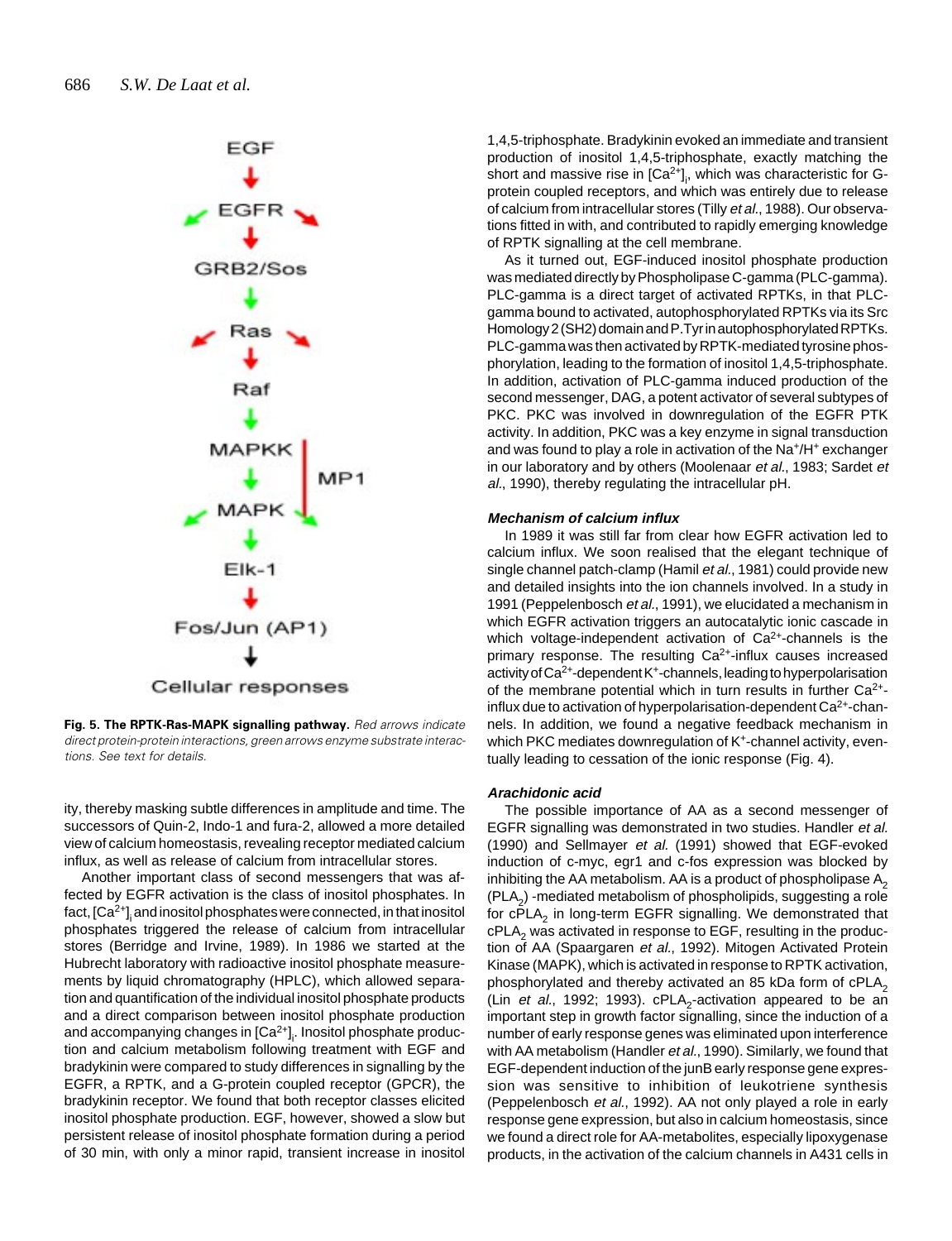response to EGFR activation (Peppelenbosch, 1992). Recently, we found a direct connection between EGF-stimulated phosphorylation and activation of  $cPLA<sub>2</sub>$  and translocation to the membrane in a positive feed forward loop, involving  $Ca^{2+}$  (Schalkwijk et al., 1995).

#### **Actin reorganisation**

It has been known for a long time that RPTK stimulation often initiated pronounced morphological changes, which were driven by reorganisation of the actin cytoskeleton (e.g. Schlessinger and Geiger, 1981; Rijken et al., 1991). Two different mechanisms of regulating the actin microfilament system have been discovered, involving the small Ras-related GTP-binding proteins Rac and Rho (Ridley and Hall, 1992; Ridley et al., 1992). We proposed a regulatory role of AA and its metabolites in these processes (Peppelenbosch et al., 1993). The coupling of the small GTPases Rac and Rho in EGF-evoked AA generation was studied in more detail in 1995 (Peppelenbosch et al., 1995). Whereas lysophosphatidic acid induced stress-fibers solely in a Rho-dependent manner, independent of Rac (Ridley and Hall, 1992; Jalink et al., 1994), EGF-induced cPLA<sub>2</sub> activation and subsequent AA production was found to exert its action in a Rac-dependent way (Peppelenbosch et al., 1995; Kim and Kim, 1997). However, actin remodeling and the subsequent changes in cell morphology is a complex and still ill-understood regulatory mechanism.

#### **Nuclear responses to growth factor receptor activation**

The first reports demonstrating that growth factor action involved a nuclear response date back to the early eighties, when it was shown that EGF and PDGF rapidly and transiently induced the expression of the c-fos and c-myc proto-oncogenes in NIH 3T3 cells (Greenberg and Ziff, 1984; Kruijer et al., 1984). Expression of these so-called "immediate early" genes is regulated at the level of transcription, starting within minutes after growth factor-receptor interaction. In addition, expression of these genes is independent of de novo protein synthesis, indicating that all components for receptor-downstream signalling are present in the cells. It soon became apparent that not only growth factors but also a large variety of other extracellular stimuli induces expression of the c-fos gene, including receptor agonists that raise intracellular levels of cAMP and cytokines such as TGF-beta and interleukins.

Induction of c-fos expression represented an attractive system to investigate the nature of receptor-downstream signal transduction leading to gene expression in the nucleus. This approach was complementary to ongoing research at the Hubrecht Laboratory that was mainly focussed on plasma membrane localised ionic and biochemical events (as described above). Investigation in A431 cells showed that besides EGF also TPA-induced activation of PKC or a sustained rise in [Ca $^{2+}$ ]<sub>i</sub> using the Ca $^{2+}$ ionophore A23187 resulted in rapid induction of c-fos expression. Both pathways were activated simultaneously through EGF receptor-mediated breakdown of plasma membrane inositol lipids and collectively contributed to the induction of the c-fos gene. Furthermore, c-fos induction by EGF was found to be dependent on the entry of extracellular  $Ca<sup>2+</sup>$ , in line with the effects of extracellular  $Ca<sup>2+</sup>$  on expression of the *junB* gene (Peppelenbosch et al., 1992). By contrast, the induction of c-fos expression by bradykinin was completely dependent on the release of  $Ca^{2+}$  from intracellular stores.

Given the multitude of factors and complexity of intracellular signal transduction pathways, it soon became clear that studying intracellular signal transduction could better be approached at the level of the c-fos promoter-enhancer, as first demonstrated by Treisman (1985). These studies resulted in the identification of multiple response elements and transacting factors such as Elk-1, mediating the transcriptional response of the c-fos gene to growth factors (Fig. 5). Furthermore, it was found that Fos readily forms a complex with Jun and the Fos/Jun complex was referred to as Activator Protein 1 (AP1). The AP1 complex has DNA binding activity and interacts with a heptanucleotide sequence referred to as TPA Response Element (TRE) that was identified on the basis of its transactivation potential in response to activation of protein kinase C (Angel et al., 1988). The identification of transcription factors such as Elk-1 and AP1 that regulate the immediate early transcriptional response in response to growth factors has greatly contributed to functional characterisation of the RPTK-Ras-MAPK signal transduction pathway as we know it today.

#### **Jun/AP1 and EC cell differentiation**

Initial characterisation of the induction of c-fos by TPA in P19 EC cells revealed resistance to TPA in undifferentiated P19 EC cells that was not observed in retinoic acid (RA) -differentiated derivatives. The induction of c-fos by TPA in differentiated derivatives of P19 EC cells corresponded with increased expression of EGF receptors on the differentiated derivates as well as enhanced EGF responsiveness with regard to cell proliferation (Mummery et al., 1985). These results suggested that during P19 EC differentiation both the expression of growth factor receptors as well as components involved in activation of the nuclear response were differentially regulated. To further investigate this issue, the expression and TPA induction of the *jun* and *fos* family of genes was investigated in undifferentiated as well as RA differentiated derivatives of P19 cells (de Groot et al., 1990b). Differentiated P19 cells showed an upregulation of c-jun and an increased TRE transactivation due to induction of fos and jun genes by TPA. The lack of c-jun expression in undifferentiated P19 EC cells is functionally significant in maintaining the undifferentiated state of P19 EC cells as ectopic expression of c-Jun leads to differentiation yielding mainly endoderm derivatives (de Groot et al., 1990a). In addition, ectopic expression of the EGF receptor in undifferentiated P19 EC cells results in EGF-induced c-jun expression and TRE transactivation (den Hertog et al., 1991, 1992). These results demonstrate that EC cells are competent to respond to growth factors by induction of early response gene transcription, as well as point to c-Jun as an important mediator of cellular differentiation. These findings corroborate more recent data concerning the mechanisms of growth factor signal transduction in EC and ES cells as well as the function of c-Jun in growth control and differentiation.

#### **Current growth factor receptor signalling research**

The signal transduction research field evolves rapidly, not in the least part due to rapid development of new, sophisticated techniques to study cell signal transduction at the molecular level. Currently, the work is mostly aimed at elucidating signalling pathways by analysis of direct protein-protein interactions, or direct enzyme-substrate interactions (Hunter, 1997). Analysis of these interactions is often aided by, or even based directly on genetic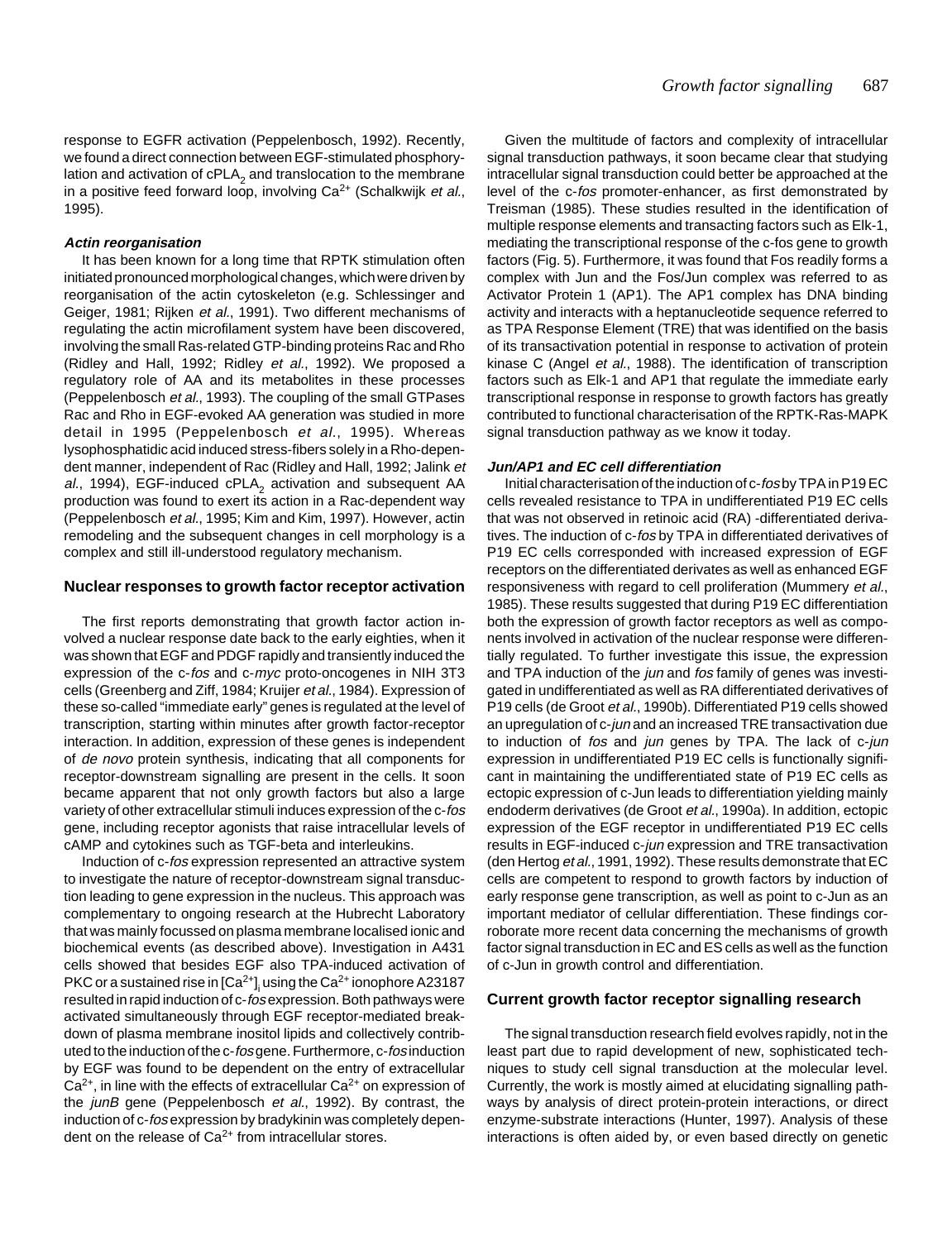pathways in invertebrates. The identification of protein modules that mediate protein-protein interactions was of crucial importance and has provided much insight into possible binding protein/target protein interactions (reviewed by Pawson, 1995). Ligand-binding to a growth factor receptor with intrinsic PTK activity leads to tyrosine phosphorylation of target proteins, most notably itself, due to autophosphorylation in trans, as described above (Lemmon and Schlessinger, 1994). These P.Tyr residues in activated RPTKs provide binding sites for proteins that contain SH2 domains, or phosphotyrosine binding (PTB) domains. SH2 domains bind to P.Tyr in specific target proteins, and the specificity is directed by the sequence to the C-terminal side of the P.Tyr (Songyang and Cantley, 1995). Autophosphorylated RPTKs bind many different SH2 and PTB domain-containing proteins, including proteins with intrinsic enzymatic activity, e.g. PLC-gamma (see above), and adaptor proteins without enzymatic activity. Phosphatidylinositol 3 kinase (PI-3 kinase) is an intermediate, since it consists of an adaptor protein, p85, that binds to activated RPTKs and a catalytic subunit, p110, that is constitutively bound to p85 and becomes activated upon binding to activated RPTKs. Shc is a bona fide adaptor protein that binds to activated RPTKs through a PTB domain (van der Geer and Pawson, 1995). Upon binding, Shc is phosphorylated on tyrosine and, in turn, provides binding sites for other SH2 domain containing proteins. Recently, many more adaptor proteins have been identified, without intrinsic enzymatic activity, but with multiple binding domains and binding sites. The function of these adaptor proteins may be to form scaffolds for signalling proteins, thereby integrating the different signals (Pawson and Scott, 1997).

#### **The RPTK-Ras-MAPK signalling pathway**

One –by now classical– example of a signalling pathway that was elucidated is the RPTK –Ras– MAPK signalling pathway (Fig. 5)(reviewed by Schlessinger, 1993). In fact, this signalling pathway was solved genetically in parallel in C. elegans and Drosophila (Clark et al., 1992; Olivier et al., 1993). One of the proteins that binds to autophosphorylated RPTKs is the adaptor protein GRB2 (Sem-5 in C. elegans and Drk in Drosophila) (Lowenstein et al., 1992). GRB2 not only contains an SH2 domain, but also two SH3 domains, flanking the SH2 domain. SH3 domains are protein modules that bind to specific proline rich sequences in target proteins (Pawson and Scott, 1997). The SH3 domains of GRB2, especially the N-terminal SH3 domain binds constitutively to proline-rich sequences in the guanine nucleotide exchange factor (GEF) for the Ras GTPase, Son of Sevenless (Sos) (Lowenstein et al., 1992; Buday and Downward, 1993; Gale et al., 1993). As a consequence, binding of GRB2 to activated RPTKs leads to translocation of Sos to the plasma membrane, where its target is located, Ras. Translocation of Sos to the membrane apparently is sufficient for activation of Sos (Aronheim et al., 1994). Sos mediates GTP-loading and thus activation of Ras. Activated Ras, in turn, has at least three effectors: a Ser/Thr protein kinase, Raf1, a lipid kinase, PI-3 kinase, and a GEF for Ral (another small GTPase), Ralf (reviewed by Bos, 1998). Raf1 is activated by binding to Ras and is upstream of a kinase cascade that includes MAPK-Kinases and MAPKs (ERKs) (Marshall, 1995). Recently, scaffold proteins were identified that may bind multiple members of MAPK cascades (reviewed by Whitmarsh and Davis, 1998). For instance, MP1 specifically binds MAPK-Kinase1 and ERK1 and facilitates their activation (Schaeffer et al., 1998). Downstream

effects of activated MAPK include phosphorylation and activation of transcription factors, including Elk-1 (Yang et al., 1998), which may lead to permanent changes in the target cells through direct transactivation of the c-fos gene.

Taken together, one signalling pathway from activated growth factor receptors to the nucleus via direct protein-protein and/or enzyme-substrate interactions has been solved (Fig. 5). However, this is by no means the only signalling pathway that leads to permanent changes in the target cells upon growth factor treatment. As discussed above, many other signalling components are activated upon growth factor receptor activation as well. Moreover, many other factors positively and negatively affect the RPTK-Ras-MAPK signalling pathway. The complexity of RPTK signalling is illustrated, for instance, by the fact that PI-3 kinase is not only activated directly by activated RPTKs, but also by a downstream signalling component, activated Ras.

## **EGFR signal transduction in development**

By now, several signal transduction pathways from the cell membrane to the nucleus have been solved (in part) at the molecular level. Elucidation of the role of these signalling pathways in vivo is a challenge. One way to go about this is to knock out the different components of these signalling pathways and study the possible (developmental) defects of mice lacking these components. Experiments along these lines are currently underway, and recently, ablation of several components of the EGFR-Ras-MAPK pathway has been reported. For instance, ablation of the EGFR itself results in various defects, mostly linked to impaired epithelial development. The severity of some aspects of the EGFR knock-out phenotype are strain-dependent (Miettinen et al., 1995; Sibilia and Wagner, 1995; Threadgill et al., 1995). EGFR<sup>-/-</sup> mice die within three weeks after birth and exhibit severe, progressive neurodegeneration which is strain-independent, suggesting that the EGFR plays a role in proliferation and/or differentiation of astrocytes and in the survival of postmitotic neurons (Sibilia et al., 1998).

Not only the EGFR, but also other components of the pathway have recently been knocked out. For instance, ablation of the adaptor protein GRB2 results in major defects during early development (Cheng et al., 1998). GRB2 is required for normal endodermal cell differentiation during embryogenesis and for proper formation of the epiblast. Due to the severity of the phenotype of the GRB2 knock-out, it is impossible to deduce what the function of GRB2 is in EGFR signalling in vivo. More sophisticated genetic experiments using conditional knock-outs and/or substitutions with mutant signalling molecules with subtle mutations (e.g. mutations knocking out the GRB2 binding sites in the EGFR) will eventually provide insight into the role of all components in the RPTK-Ras-MAPK signalling pathway, and thus lead to elucidation of the role of RPTK signalling in development in vivo.

## **Concluding remarks**

The work on signal transduction at the Hubrecht Laboratory has contributed to our understanding of the early events following growth factor receptor activation. Most notably, we have established that high and low affinity EGFRs exist, that high affinity binding is essential for EGF-induced cellular responses, that the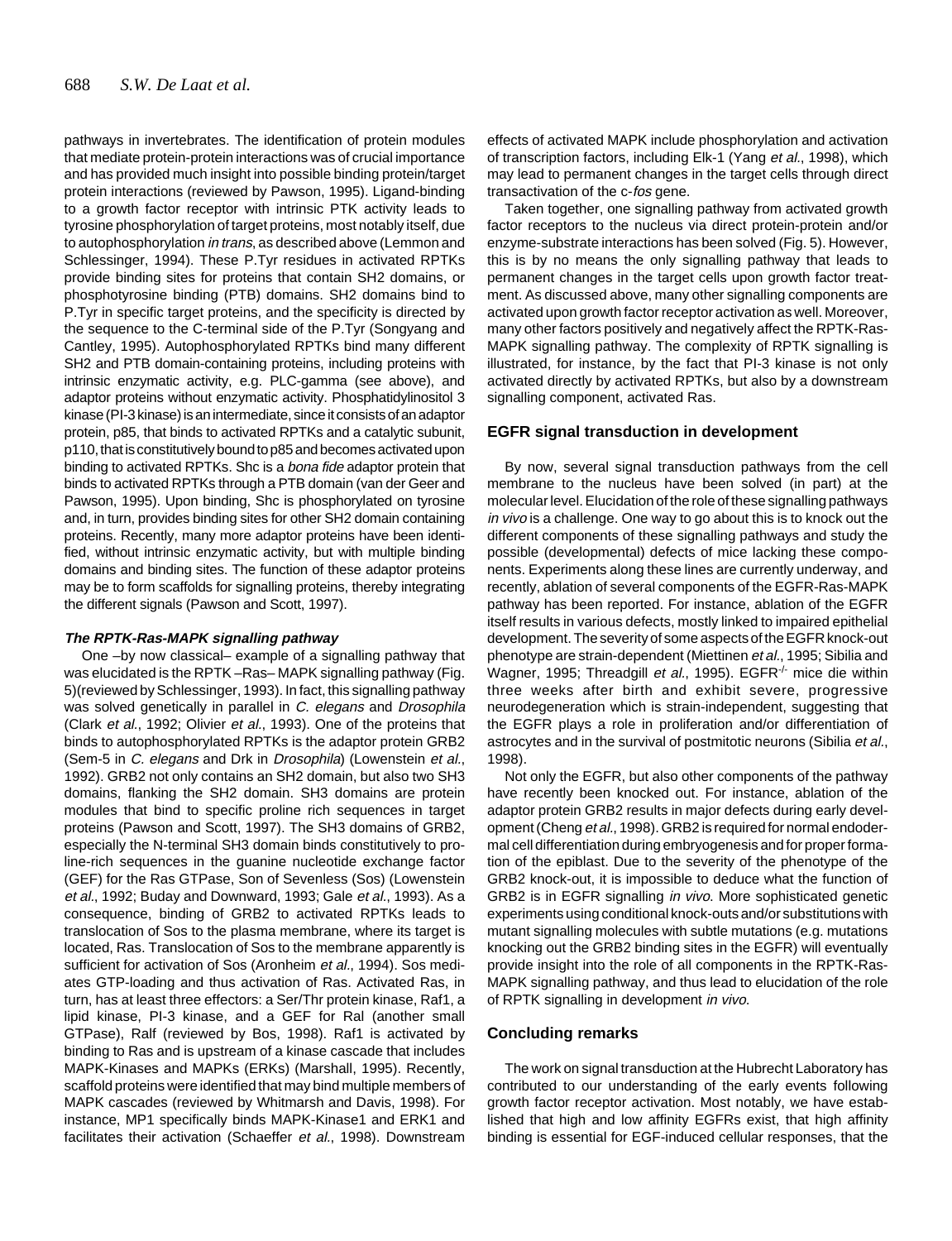EGFR is activated by dimerisation, and that EGFR activation leads to changes in second messenger production, and to early response gene expression. These days, most of the signal transduction work is aimed at elucidation of direct protein-protein or enzyme-substrate interactions. However, it is crucial to keep the ionic changes in mind, since even subtle changes in  $pH$  or  $Ca^{2+}$ concentration may have dramatic effects on enzymatic activities. These days, the effects of RPTK-induced changes in intracellular  $pH$  and  $Ca<sup>2+</sup>$  on enzymatic activities of downstream signalling components are often underestimated.

## **References**

- ANGEL, P., HATTORI, K., SMEAL, T. and KARIN, M. (1988). The jun proto-oncogene is positively autoregulated by its product, Jun/AP-1. Cell 55: 875-885.
- ANZANO, M.A., ROBERTS, A.B., MEYERS, C.A., KOMORIYA, A., LAMB, L.C., SMITH, J.M. and SPORN, M.B. (1982). Synergistic interaction of two classes of transforming growth factors from murine sarcoma cells. Cancer Res. 42: 4776- 4778.
- ARONHEIM, A., ENGELBERG, D., LI, N., AL-ALAWI, N., SCHLESSINGER, J. and KARIN, M. (1994). Membrane targeting of the nucleotide exchange factor Sos is sufficient for activating the Ras signaling pathway. Cell 78: 949-961.
- BELLOT, F., MOOLENAAR, W.H., KRIS, R., MIRAKHUR, B., VERLAAN, I., ULLRICH, A., SCHLESSINGER, J. and FELDER, S. (1990). High-affinity epidermal growth factor binding is specifically reduced by a monoclonal antibody, and appears necessary for early responses. J. Cell Biol. 110: 491-502.
- BERRIDGE, M.J. and IRVINE, R.F. (1989). Inositol phosphates and cell signalling. Nature 341: 197-205.
- BERTICS, P.J. and GILL, G.N. (1985). Self-phosphorylation enhances the protein-tyrosine kinase activity of the epidermal growth factor receptor. J. Biol. Chem. 260: 14642-14647.
- BONI-SCHETZLER, M. and PILCH, P.F. (1987). Mechanism of epidermal growth factor receptor autophosphorylation and high affinity binding. Proc. Natl. Acad. Sci. USA. 84: 7832-7836.
- BOONSTRA, J., VAN BELZEN, N., VAN MAURIK, P., HAGE, W.J., BLOK, F.J., WIEGANT, F.A.C. and VERKLEIJ, A.J. (1985). Immunocytochemical demonstrations of cytoplasmic and cell-surface EGF-receptors in A431 cells using cryoultramicrotomy, surface replication, freeze etching and label fracture. J. Microsc. (Oxford) 140: 119-129.
- BOS, J.L. (1998). All in the family? New insights and questions regarding interconnectivity of Ras, Rap1 and Ral. EMBO J. 17: 6776-6782.
- BUDAY, L. and DOWNWARD, J. (1993). Epidermal growth factor regulates p21ras through the formation of a complex of receptor, Grb2 adapter protein, and Sos nucleotide exchange factor. Cell 73: 611-620.
- CHENG, A.M., SAXTON, T.M., SAKAI, R., KULKARNI, S., MBAMALU, G., VOGEL, W., TORTORICE, C.G., CARDIFF, R.D., CROSS, J.C., MULLER, W.J. and PAWSON, T. (1998). Mammalian Grb2 regulates multiple steps in embryonic development and malignant transformation. Cell 95: 793-803.
- CLARK, S.G., STERN, M.J. and HORVITZ, H.J. (1992). C. elegans cell signalling gene sem-5 encodes a protein with SH2 and SH3 domains. Nature 356: 340-344.
- COCHET, C., KASHLES, O., CHAMBAZ, E.M., BORELLO, I., KING, C.R. and SCHLESSINGER, J. (1988). Demonstration of EGF-induced receptor dimerization in living cells using a chemical covalent cross-linking agent. J. Biol. Chem. 263: 3290-3295.
- COHEN, S. (1962). Isolation of a mouse submaxillary gland protein accelerating incisor eruption and eyelid opening in the new born animal. J. Biol. Chem. 237: 1555-1562.
- DAS, M., MIYAKAWA, T., FOX, C.F., PRUSS, R.M., AHARONOV, A. and HERSCHMAN, H.R. (1977). Specific radiolabeling of a cell surface receptor for epidermal growth factor. Proc. Natl. Acad. Sci. USA 74: 2790-2794.
- DE GROOT, R.P., KRUYT, F.A., VAN DER SAAG, P.T. and KRUIJER, W. (1990a). Ectopic expression of c-jun leads to differentiation of P19 embryonal carcinoma cells. EMBO J. 9: 1831-1837.
- DE GROOT, R.P., SCHOORLEMMER, J., VAN GENESEN, S.T. and KRUIJER, W.

(1990b). Differential expression of jun and fos genes during differentiation of mouse P19 embryonal carcinoma cells. Nucleic Acids Res. 18: 3195-3202.

- DE LAAT, S.W. and VAN DER SAAG, P.T. (1982). The plasma membrane as a regulatory site in growth and differentiation of neuroblastoma cells. Int. Rev. Cytol.  $74 \cdot 1 - 54$
- DE LARCO, J.E. and TODARO, G.J. (1978). Growth factors from murine sarcoma virus-transformed cells. Proc. Natl. Acad. Sci. USA 75: 4001-4005.
- DEFIZE, L.H.K. (1988). Activation of the human epidermal growth factor receptor. Thesis, Utrecht University.
- DEFIZE, L.H.K., BOONSTRA, J., MEISENHELDER, J., KRUIJER, W., TERTOOLEN, L.G.J., TILLY, B.C., HUNTER, T., VAN BERGEN EN HENEGOUWEN, P.M.P., MOOLENAAR, W.H. and DE LAAT, S.W. (1989). Signal transduction by epidermal growth factor occurs through the subclass of high affinity receptors. J. Cell Biol. 109: 2495-2507.
- DEFIZE, L.H.K., MOOLENAAR, W.H., VAN DER SAAG, P.T. and DE LAAT, S.W. (1986). Dissociation of cellular responses to epidermal growth factor using antireceptor monoclonal antibodies. EMBO J. 5: 1187-1192.
- DEFIZE, L.H.K., MUMMERY, C.L., MOOLENAAR, W.H. and DE LAAT, S.W. (1987). Antireceptor antibodies in the study of EGF-receptor interaction. Cell Differ. 20: 87-102.
- DEN HERTOG, J., DE GROOT, R.P., DE LAAT, S.W. and KRUIJER, W. (1992). EGFinduced jun B-expression in transfected P19 embryonal carcinoma cells expressing EGF-receptors is dependent on Jun D. Nucleic Acids Res. 20: 125-130.
- DEN HERTOG, J., DE LAAT, S.W., SCHLESSINGER, J. and KRUIJER, W. (1991). Neuronal differentiation in response to epidermal growth factor of transfected murine P19 embryonal carcinoma cells expressing human epidermal growth factor receptors. Cell Growth Differ. 2: 155-164.
- DOWNWARD, J., YARDEN, Y., MAYES, E., SCRACE, G., TOTTY, N., STOCKWELL, P., ULLRICH, A., SCHLESSINGER, J. and WATERFIELD, M.D. (1984). Close similarity of epidermal growth factor receptor and v-erb-B oncogene protein sequences. Nature 307: 521-527.
- FANGER, B.O., AUSTIN, K.S., EARP, H.S. and CIDLOWSKI, J.A. (1986). Crosslinking of epidermal growth factor receptors in intact cells: detection of initial stages of receptor clustering and determination of molecular weight of high-affinity receptors. Biochemistry 25: 6414-6420.
- GADELLA, T.W.J. and JOVIN, T.M. (1995). Oligomerization of epidermal growth factor receptors on A431 cells studied by time-resolved fluorescence imaging microscopy. A stereochemical model for tyrosine kinase receptor activation. J. Cell Biol. 129: 1543-1558.
- GALE, N.W., KAPLAN, S., LOWENSTEIN, E.J., SCHLESSINGER, J. and BAR-SAGI, D. (1993). Grb2 mediates the EGF-dependent activation of guanine nucleotide exchange on Ras. Nature 363: 88-92.
- GILL, G.N., KAWAMOTO, T., COCHET, C., LE, A., SATO, J.D., MASUI, H., MCLEOD, C. and MENDELSOHN, J. (1984). Monoclonal anti-epidermal growth factor receptor antibodies which are inhibitors of epidermal growth factor binding and antagonists of epidermal growth factor binding and antagonists of epidermal growth factor-stimulated tyrosine protein kinase activity. J. Biol. Chem. 259: 7755- 7760.
- GILL, G.N., SANTOS, J.B. and BERTICS, P.J. (1987). Regulatory features of the epidermal growth factor receptor. J. Cell Physiol. 5 (Suppl): 35-41.
- GREENBERG, M.E. and ZIFF, E.B. (1984). Stimulation of 3T3 cells induces transcription of the c-fos proto-oncogene. Nature 311: 433-438.
- HAIGLER, H., ASH, J.F. and COHEN, S. (1978). Visualization by fluorescence of the binding and internalization of epidermal growth factor in human carcinoma cells A431. Proc. Natl. Acad. Sci, USA 75: 3317-3321.
- HAMIL, O.P., MARTY, A., NEHER, E., SACKMANN, B. and SIGWORTH, F.J. (1981). Improved patch-clamp techniques for high resolution current recording from cells and cell-free membrane patches. Pflügers Arch. 391: 85-100.
- HANDLER, J.A., DANILOWICZ, R.M. and ELING, T.E. (1990). Mitogenic signalling by epidermal growth factor (EGF), but not platelet derived growth factor, requires AA metabolism in BALB/c 3T3 cells. J. Biol. Chem. 265: 3669-3673.
- HONEGGER, A.M., DULL, T.J., FELDER, S., VAN OBBERGHEN, E., BELLOT, F., SZAPARY, D., SCHMIDT, A., ULLRICH, A. and SCHLESSINGER, J. (1987). Point mutation at the ATP binding site of EGF receptor abolishes protein-tyrosine kinase activity and alters cellular routing. Cell 51: 199-209.
- HUNTER, T. (1997). Oncoprotein networks. Cell 88: 333-346.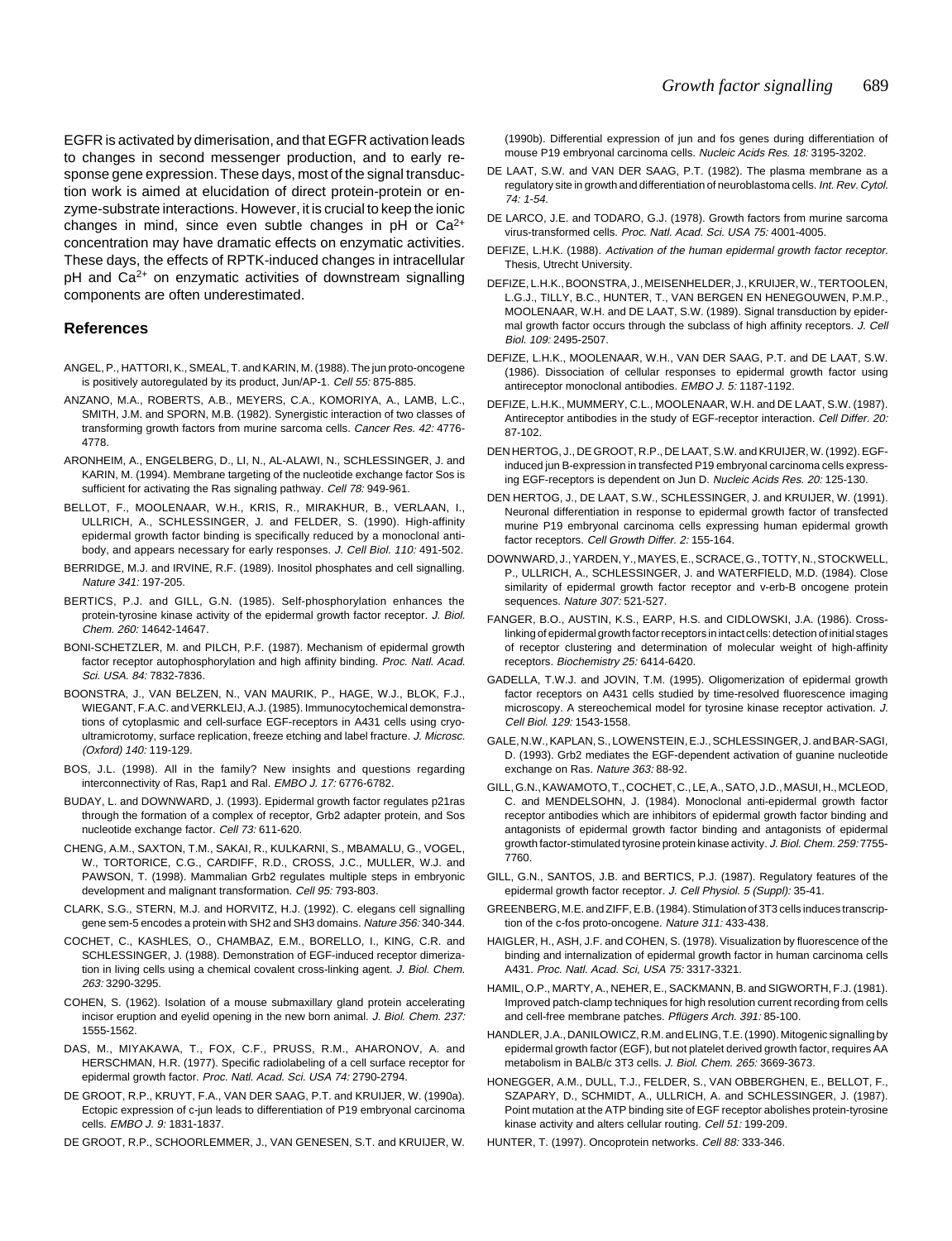- JALINK, K., VAN CORVEN, E.J., HENGEVELD, T., MORII, N., NARUMIYA, S. and MOOLENAAR, W.H. (1994). Inhibition of lysophosphatidate- and thrombininduced neurite retraction and neuronal cell rounding by ADP ribosylation of the small GTP-binding protein Rho. J. Cell. Biol. 126: 801-810.
- KASHLES, O., SZAPARY, D., BELLOT, F., ULLRICH, A., SCHLESSINGER, J. and SCHMIDT, A. (1988). Ligand-induced stimulation of EGF receptor mutants with altered transmembrane regions. Proc. Natl. Acad. Sci. USA 85: 9567-9571.
- KIM, B.C. and KIM, J.H. (1997). Nuclear signalling by rac GTPase: essential role of phospholipase A2. Biochem. J. 326: 333-337.
- KOLAND, J.G. and CERIONE, R.A. (1988). Growth factor control of epidermal growth factor receptor kinase activity via an intramolecular mechanism. J. Biol. Chem. 263: 2230-2237.
- KRUIJER, W., COOPER, J.A., HUNTER, T. and VERMA, I.M. (1984). Plateletderived growth factor induces rapid but transient expression of the c-fos gene and protein. Nature 312: 711-716.
- LEMMON, M.A. and SCHLESSINGER, J. (1994). Regulation of signal transduction and signal diversity by receptor oligomerization. Trends Biochem. Sci. 19: 459-463.
- LIN, L-L., LIN, A.Y. and KNOPF, J.L. (1992). Cytosolic phospholipase A<sub>2</sub> is coupled to the hormonally regulated release of arachidonic acid. Proc. Natl. Acad. Sci. USA 89: 6147-6151.
- LIN, L-L., WARTMANN, M., LIN, A.Y., KNOPF, J.L., SETH, A. and DAVIS, R.J. (1993). cPLA<sub>2</sub> is phosphorylated and activated by MAP kinase. Cell 72: 269-278.
- LOWENSTEIN, E.J., DALY, R.J., BATZER, A.G., LI, W., MARGOLIS, B., LAMMERS, R., ULLRICH, A., SKOLNIK, E.Y.,BAR-SAGI, D. and SCHLESSINGER, J. (1992). The SH2 and SH3 domain-containing protein GRB2 links receptor tyrosine kinases to ras signaling. Cell 70: 431-442.
- MARSHALL, C.J. (1995). Specificity of receptor tyrosine kinase signaling: transient versus sustained extracellular signal-regulated kinase activation. Cell 80: 179-185.
- MIETTINEN, P.J., BERGER, J.E., MENESES, J., PHUNG, Y., PEDERSEN, R.A., WERB, Z. and DERYNCK, R. (1995). Epithelial immaturity and multiorgan failure in mice lacking epidermal growth factor receptor. Nature 376: 337-341.
- MOOLENAAR, W.H., AERTS, R.J., TERTOOLEN, L.G.J. and DE LAAT, S.W. (1986). The epidermal growth factor induced calcium signal in A431 cells. J. Biol. Chem. 261: 279-285.
- MOOLENAAR, W.H., BIERMAN, A.J., TILLY, B.C., VERLAAN, I., DEFIZE, L.H.K., HONEGGER, A.M., ULLRICH, A. and SCHLESSINGER, J. (1988). A point mutation at the ATP-binding site of the EGF-receptor abolishes signal transduction. EMBO J. 7: 707-710.
- MOOLENAAR, W.H., TERTOOLEN, L.G.J. and DE LAAT, S.W. (1984). Growth factors immediately raise cytoplasmic free Ca2+ in human fibroblasts. J. Biol. Chem. 259: 8066-8069.
- MOOLENAAR, W.H., TSIEN, R.Y., VAN DER SAAG, P.T. and DE LAAT, S.W. (1983). Na<sup>+</sup>/H<sup>+</sup> exchange in the action of growth factors in human fibroblasts. Nature 304: 645-648.
- MUMMERY, C.L., FEIJEN, A., VAN DER SAAG, P.T., VAN DEN BRINK, C.E. and DE LAAT, S.W. (1985). Clonal variants of differentiated P19 embryonal carcinoma cells exhibit epidermal growth factor receptor kinase activity. Dev. Biol. 109: 402- 410.
- OLIVIER, J.P., RAABE, T., HENKEMEYER, M., DICKSON, B., MBAMALU, G., MARGOLIS, B., SCHLESSINGER, J., HAFEN, E. and PAWSON, T. (1993). A Drosophila SH2-SH3 adaptor protein implicated in coupling the sevenless tyrosine kinase to an activator of Ras guanine nucleotide exchange, Sos. Cell 73: 179-191.
- PAWSON, T. (1995). Protein modules and signalling networks. Nature 373: 573-580.
- PAWSON, T. and SCOTT, J.D. (1997). Signaling through scaffold, anchoring, and adaptor proteins. Science 278: 2075-2080.
- PEPPELENBOSCH, M.P., QIU, R.G., DE VRIES-SMITS, A.M., TERTOOLEN, L.G.J., DE LAAT, S.W., MCCORMICK, F., HALL, A., SYMONS, M.H. and BOS, J.L. (1995). Rac mediates growth factor-induced arachidonic acid release. Cell 81: 849-856.
- PEPPELENBOSCH, M.P., TERTOOLEN, L.G.J. and DE LAAT, S.W. (1991). Epidermal growth factor-activated calcium and potassium channels. J. Biol. Chem. 266: 19938-19944.
- PEPPELENBOSCH, M.P., TERTOOLEN, L.G.J., DEN HERTOG, J. and DE LAAT, S.W. (1992). Epidermal growth factor activates calcium channels by phospholipase A<sub>2</sub>/5-lipoxygenase-mediated leukotriene  $C<sub>4</sub>$  production. Cell 69: 295-303.
- PEPPELENBOSCH, M.P., TERTOOLEN, L.G.J., HAGE, W.J. and DE LAAT, S.W. (1993). Epidermal growth factor-induced actin remodelling is regulated by 5 lipoxygenase and cyclooxygenase products. Cell 74: 565-575.
- PINTO DA SILVA, P. and KAN, F.W.K. (1984). Label-fracture: a method for high resolution labelling of cell surfaces. J. Cell Biol. 99: 1156-1161.
- RIDLEY, A.J. and HALL, A. (1992). The small GTP-binding protein rho regulates the assembly of focal adhesions and actin stress fibers in response to growth factors. Cell 70: 389-399.
- RIDLEY, A.J. PATERSON, H.F., JOHNSTON, C.L., DIEKMANN, D. and HALL, A. (1992). The small GTP-binding protein rac regulates growth factor-induced membrane ruffling. Cell 70: 401-410.
- RIJKEN, P.J., HAGE, W.J., VAN BERGEN EN HENEGOUWEN, P.M.P., VERKLEIJ, A.J. and BOONSTRA, J. (1991). Epidermal growth factor induces rapid reorganization of the actin microfilament system in human A431 cells. J. Cell Sci. 100: 491-499.
- RINGERIKE, T., STANG, E., JOHANNESSEN, L.E., SANDNES, D., LEVY, F.O. and MADSHUS, I.H. (1998). High-affinity binding of epidermal growth factor (EGF) to EGF receptor is disrupted by overexpression of mutant dynamin (K44A). J. Biol. Chem. 273: 16639-16642.
- SARDET, C., COUNILLON, L., FRANCHI, A. and POUYSSÉGUR, J. (1990). Growth factors induce phosphorylation of the Na+/H+ antiporter, a glycoprotein of 110 kD. Science 247: 723-726.
- SAWYER, S.T. and COHEN, S. (1981). Enhancement of calcium uptake and phosphatidylinositol turnover by epidermal growth factor in A-431 cells. Biochemistry 21: 6280-6286.
- SCHAEFFER, H.J., CATLING, A.D., EBLEN, S.T., COLLIER, L.S., KRAUSS, A. and WEBER, M.J. (1998). MP1: a MEK binding partner that enhances enzymatic activation of the MAP kinase cascade. Science 281: 1668-1671.
- SCHALKWIJK, C.G, SPAARGAREN, M., DEFIZE, L.H.K., VERKLEIJ, A.J., VAN DEN BOSCH, H. and BOONSTRA, J. (1995). Epidermal growth factor (EGF) induces serine phosphorylation-dependent activation and calcium-dependent translocation of the cytosolic phospholipase  $A_2$ . Eur. J. Biochem. 231: 593-601.
- SCHLESSINGER, J. (1988). Signal transduction by allosteric receptor oligomerization. Treds. Biochem. Sci. 13: 443-447.
- SCHLESSINGER, J. (1990). Mutational analysis of the epidermal growth factorreceptor kinase. Biochem. Soc. Symp. 56: 13-19.
- SCHLESSINGER, J. (1993). SH2/SH3 signaling proteins. Curr. Opin. Genet. Dev. 4: 25-30.
- SCHLESSINGER, J. and GEIGER, B. (1981). Epidermal growth factor induces redistribution of actin and alpha-actinin in human epidermal carcinoma cells. Exp. Cell Res. 134: 273-279.
- SCHREIBER, A.B., LIBERMAN, T.A., LAX, I., YARDEN, Y. and SCHLESSINGER, J. (1983). Biological role of epidermal growth factor-receptor clustering. Investigation with monoclonal anti-receptor antibodies. J. Biol. Chem. 258: 846-853.
- SELLMAYER, A., UEDELHOVEN, W.M., WEBER, P.C. and BONVENTRE, J.V. (1991). Endogenous non-cyclooxygenase metabolites of arachidonic acid modulate growth and mRNA levels of immediate-early response genes in rat mesanglial cells. J. Biol. Chem. 266: 3800-3807.
- SHOYAB, M., DELARCO, J.E. and TODARO, G.J. (1979). Biologically active phorbol esters specifically alter affinity of epidermal growth factor membrane receptors. Nature 279: 387-391.
- SIBILIA, M. and WAGNER, E.F. (1995). Strain-dependent epithelial defects in mice lacking the EGF receptor. Science 269: 234-238.
- SIBILIA, M., STEINBACH, J.P., STINGL, L., AGUZZI, A. and WAGNER, E.F. (1998). A strain-independent postnatal neurodegeneration in mice lacking the EGF receptor. EMBO J. 17: 719-731.
- SONGYANG, Z. and CANTLEY, L.C. (1995). Recognition and specificity in protein tyrosine kinase-mediated signalling. Trends Biochem. Sci. 20: 470-475.
- SPAARGAREN, M., DEFIZE, L.H.K., BOONSTRA, J. and DE LAAT, S.W. (1991). Antibody-induced dimerization activates the epidermal growth factor receptor tyrosine kinase. J. Biol. Chem. 266: 1733-1739.
- SPAARGAREN, M., DEFIZE, L.H.K., DE LAAT, S.W. and BOONSTRA, J. (1990). Antibody-induced activation of the epidermal growth factor receptor tyrosine kinase requires the presence of detergent. Biochem. Biophys. Res. Commun 171: 882-889.
- SPAARGAREN, M., WISSINK, S., DEFIZE, L.H.K., DE LAAT, S.W. and BOONSTRA, J. (1992). Characterization and identification of an epidermal growth factoractivated phospholipase  $A_2$ . Biochem. J. 287: 37-43.